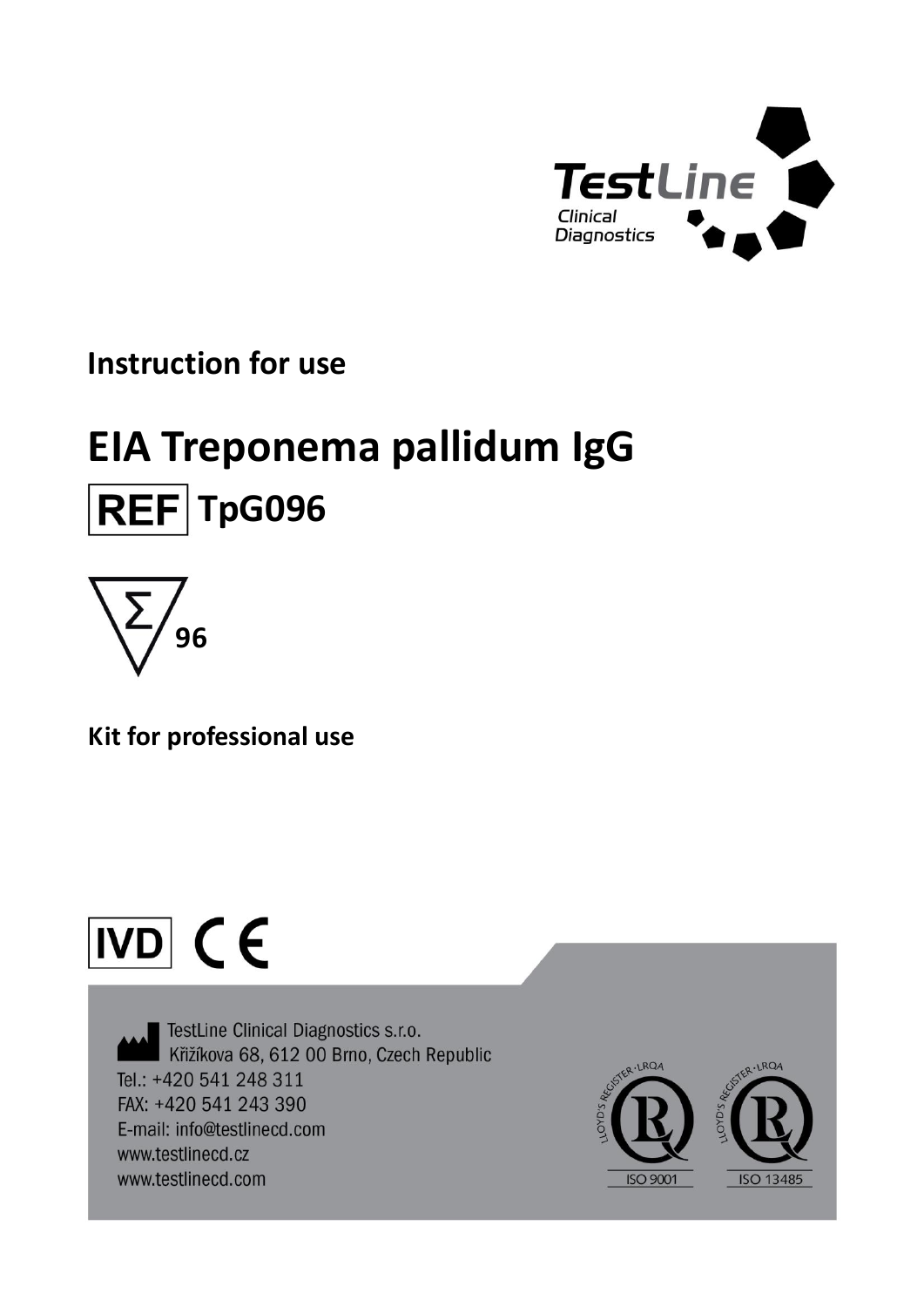### **CONTENT**

| $\mathbf{1}$            |                                                        |  |
|-------------------------|--------------------------------------------------------|--|
| $\overline{2}$          |                                                        |  |
| 3                       |                                                        |  |
| 4                       | Other Material Required for Manual Test Performance  5 |  |
| 5                       |                                                        |  |
| 6                       |                                                        |  |
| $\overline{\mathbf{z}}$ |                                                        |  |
| 8                       |                                                        |  |
| 9                       |                                                        |  |
|                         |                                                        |  |
|                         |                                                        |  |
|                         |                                                        |  |
|                         |                                                        |  |
|                         |                                                        |  |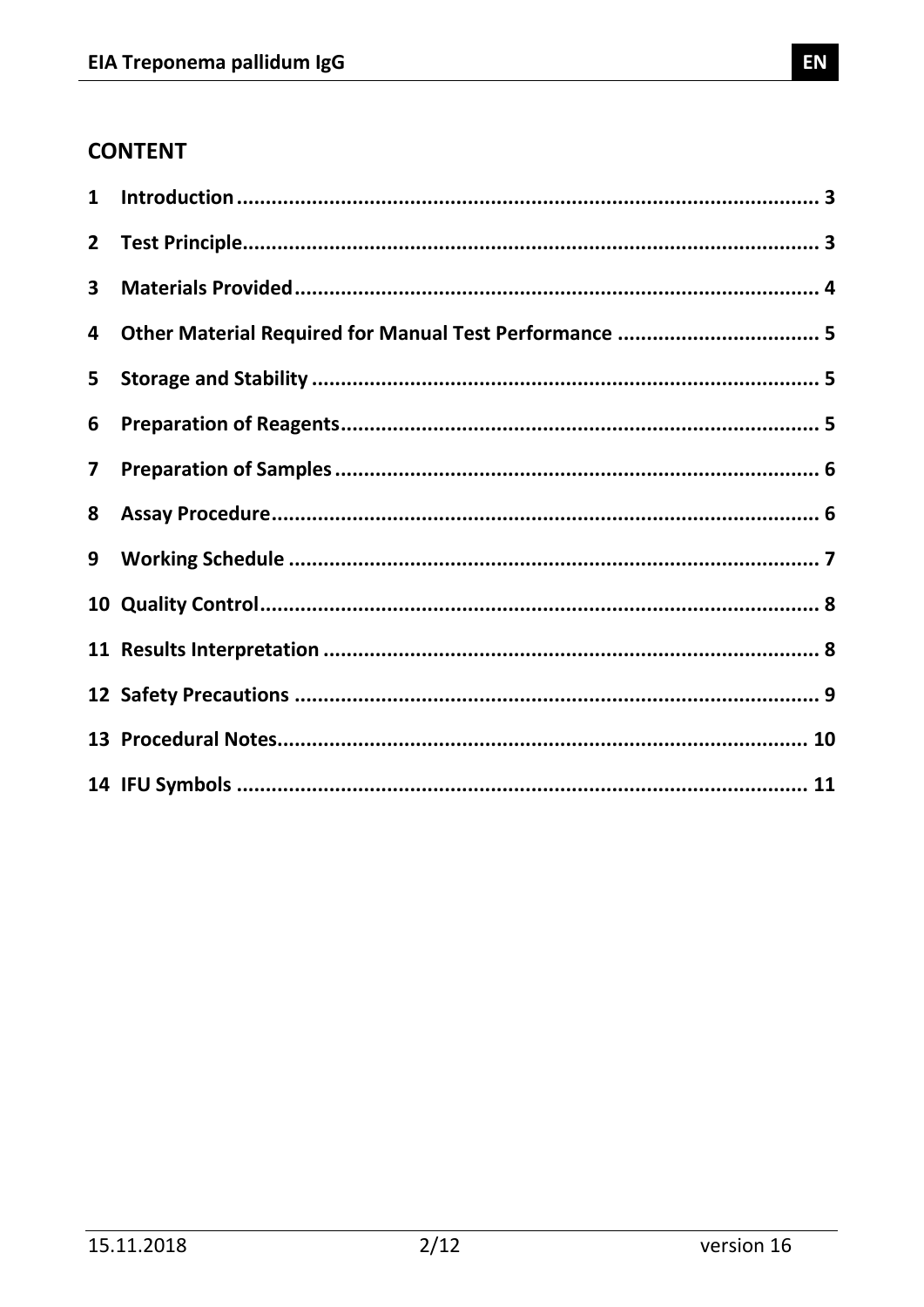### **Enzyme immunoassay for the detection of IgG antibodies to**  *Treponema pallidum* **in human serum or plasma**

### <span id="page-2-0"></span>**1 Introduction**

Syphilis (lues) is a sexually transmitted disease caused by the spirochete bacterium *Treponema pallidum* subsp. *pallidum*. The primary route of transmission is through [sexual contact.](http://en.wikipedia.org/wiki/Human_sexual_activity) However, in approximately 5-10% of cases the infection is transmitted in different way (congenitally from mother to child, rarely by contact with infected blood or skin lesions).

Syphilis proceeds in the following characteristic stages:

*Primary syphilis* – 2 or 4 weeks after exposure a hard painless ulcer appears at the point of infection. The ulcer disappears spontaneously after 4 to 6 weeks.

*Secondary syphilis* – the infection spreads in the bloodstream. Skin lesions – exanthema (rash) and highly infectious condylomata lata – are characteristic for this stage of the disease. Lymph nodes are swollen. Later the disease moves to the latent asymptomatic stage. The latent stage can last for years.

*Tertiary syphilis* – severe skin lesions occur. Various organs (heart and cardiovascular system, eyes, central nervous system and spinal cord) may be damaged.

The disease may also be transmitted from mother who suffers from primary or secondary syphilis to fetus during pregnancy or at birth. This may result in abortion or child infection [\(congenital syphilis\)](http://en.wikipedia.org/wiki/Congenital_syphilis).

EIA Treponema pallidum kit contains highly specific antigens and therefore is suitable for screening as well as for confirmation of treponema (VDRL, RPR, etc.) and non-treponema (TPHA, etc.) test results. Positive or ambiguous ELISA results should be confirmed by immunoblot (BLOT-LINE Treponema, TestLine Clinical Diagnostics).

### <span id="page-2-1"></span>**2 Test Principle**

The kit is intended for detection of specific IgG antibodies in a sample by means of a sandwich type of the EIA method (i.e. a solid phase coated with specific antigen – antibody from the analysed sample  $-$  labelled antibody). The labelled antibody (conjugate) is an animal immunoglobulin fraction to human IgG conjugated with horseradish peroxidase. Peroxidase activity is determined in the test by a substrate containing TMB. Positivity is indicated when blue colour appears; after stopping solution has been added, blue changes to yellow. The yellow colour intensity is measured by a photometer at 450 nm, and it is proportional to the concentration of specific IgG antibodies in the sample.

### **Antigen used**

Selected parts of the specific antigens of *Treponema pallidum*, particularly p17, p47, p41 and p15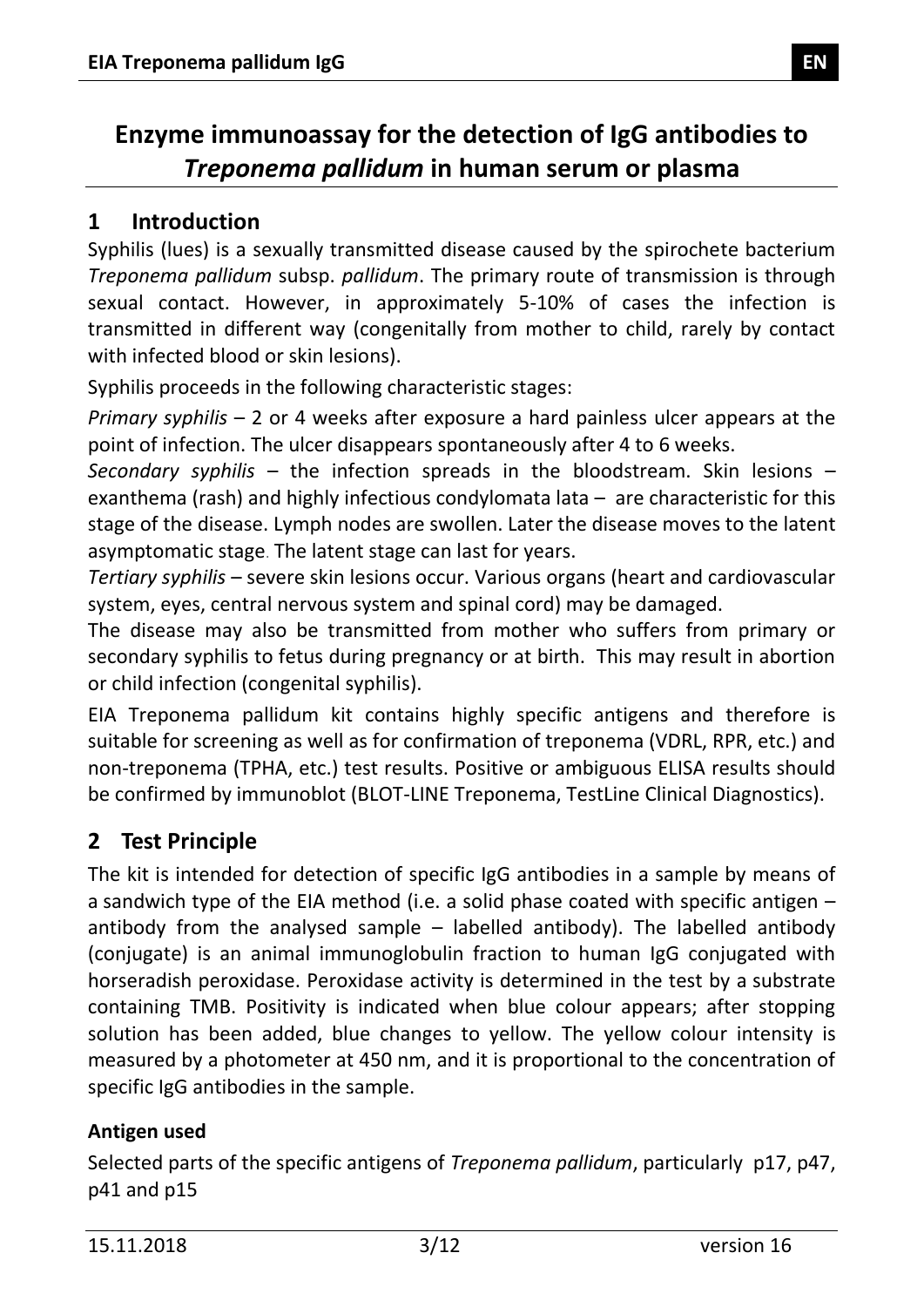### <span id="page-3-0"></span>**3 Materials Provided**

<span id="page-3-1"></span>

| <b>MICROPLATE</b>     | <b>Microtitre Plate</b>                                                                     | 1 pc              |
|-----------------------|---------------------------------------------------------------------------------------------|-------------------|
|                       | coated with antigen, 12 x 8 wells in bag with<br>desiccant                                  |                   |
| CONTROL               | <b>Negative Control</b>                                                                     | $1 \times 2$ ml   |
|                       | Solution containing no specific human antibodies,<br>ready to use                           |                   |
| <b>CUTOFF</b>         | <b>CUT-OFF</b>                                                                              | $1 \times 3$ ml   |
|                       | Solution containing specific human antibodies<br>in cut-off concentration, ready to use     |                   |
| <b>CONTROL</b><br>$+$ | <b>Positive Control</b>                                                                     | $1 \times 2$ ml   |
|                       | Solution containing specific human antibodies,<br>ready to use                              |                   |
| CONJUGATE             | Conjugate                                                                                   | $1 \times 15$ ml  |
|                       | Solution containing peroxidase labelled animal<br>immunoglobulin to human IgG, ready to use |                   |
| <b>DILUENT 2</b>      | <b>Sample Diluent 2</b>                                                                     | $1 \times 105$ ml |
|                       | Buffer with protein stabilisers, ready to use                                               |                   |
| <b>SUBSTRATE 2</b>    | <b>TMB-Complete 2</b>                                                                       | $1 \times 15$ ml  |
|                       | Chromogenic substrate solution containing<br>$TMB/H2O2$ , ready to use                      |                   |
| $WASH$ 20x            | <b>Wash Solution</b>                                                                        | $1 \times 75$ ml  |
|                       | 20x concentrated buffer                                                                     |                   |
| STOP                  | <b>Stop Solution</b>                                                                        | $1 \times 15$ ml  |
|                       | Acid solution, ready to use                                                                 |                   |
|                       | <b>Instructions for use</b>                                                                 | 1 pc              |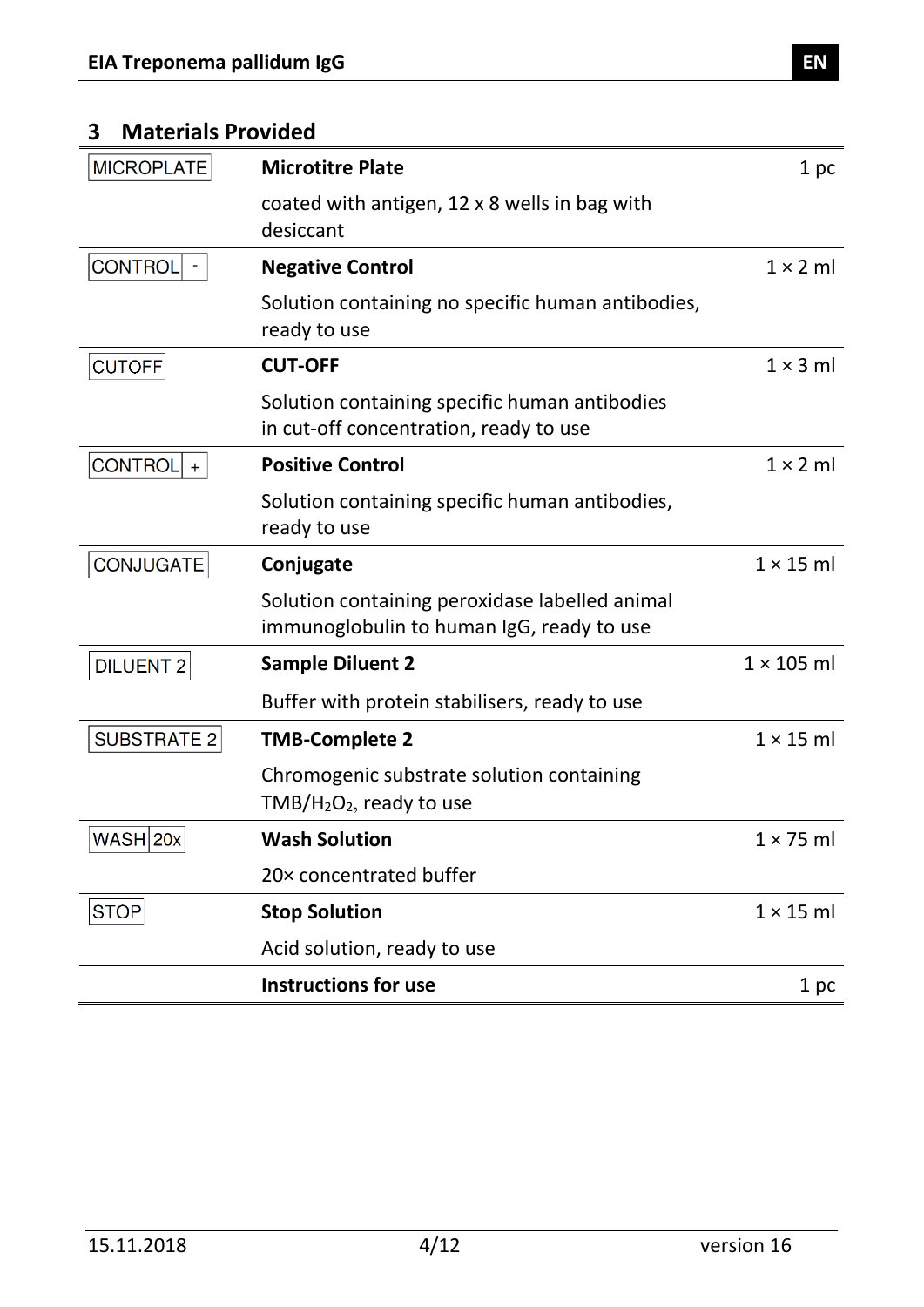### **4 Other Material Required for Manual Test Performance**

Single and multichannel pipettes Disposable tips Microplate washer Timer Incubator (37°C) Microplate reader

### <span id="page-4-0"></span>**5 Storage and Stability**

Store the kit at +2°C to +8°C. Do not freeze. If the kit is stored as described, the labelled expiration date is valid. The expiration date is indicated on the package. The opened kit should be used within three months.

### **Sample Preparation and Storage**

The following human body liquids can be used for testing: serum and citrate plasma. Anticoagulants in the plasma (except for citrate) as well as bacterially contaminated, haemolytic or chylous samples can affect the test results.

Samples can be stored at +2°C to +8°C for one week. For a longer period, store samples at -20°C. Diluted samples should be used as soon as possible.

### <span id="page-4-1"></span>**6 Preparation of Reagents**

Dilute the Wash Solution 1:20 (1 part of solution and 19 parts of distilled water); e.g. 75 ml of the concentrated Wash Solution + 1425 ml of distilled water.

Salt crystals might develop in the bottle with the concentrated Wash Solution. Prior to use, it is necessary to dissolve the crystals by warming the bottle in a water bath. The diluted Wash Solution is stable at +2°C to +8°C for one week.

The Controls (positive, negative and CUT-OFF) are ready to use, do not dilute further!

The Conjugate is ready to use, do not dilute further!

TMB-Complete is a one-component chromogenic substrate solution ready to use, do not dilute further!

### **Interchangeability of reagents**

The Sample Diluent, TMB-Complete and the Avidity Solution are interchangeable in EIA kits of TestLine Clinical Diagnostics s.r.o., provided they have the identical numeric marking (e.g. Sample Diluent 2, Sample Diluent 3, etc.). The Stop Solution and the Wash Solution are universal in all kits.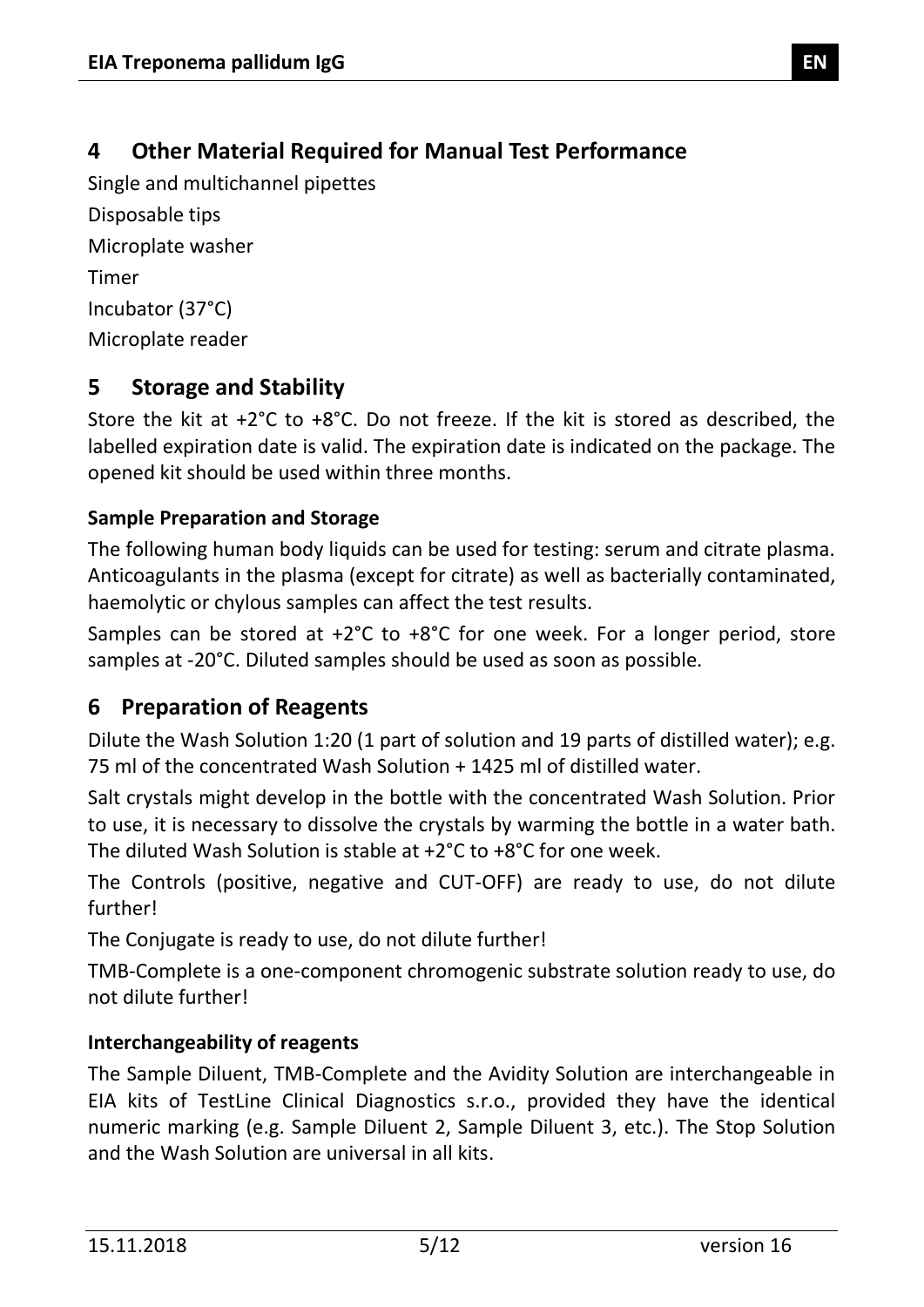### <span id="page-5-0"></span>**7 Preparation of Samples**

Mix gently the Sample Diluent prior to use.

### **Dilution of sera and plasma samples**

Dilute well mixed samples 1:101 with the Sample Diluent:

E.g.:  $10 \mu l$  of sample + 1 ml of the Sample Diluent Mix well.

### <span id="page-5-1"></span>**8 Assay Procedure**

Allow all reagents to come to room temperature and mix well. If you do not use a whole microplate, return unnecessary strips into the bag with desiccant. Seal the bag tightly and store at +2°C to +8°C. Keep dry!

- 1. Dispense the controls and the diluted samples according to the working schedule.
- Leave A1 well empty (blank).
- Pipette 100 µl of the Negative Control into 1 well.
- Pipette 100 µl of CUT-OFF into 2 wells.
- Pipette 100 µl of the Positive Control into 1 well.
- Pipette 100 µl of the diluted samples (see Chapter Preparation of Samples) into the other wells.
- 2. Cover the microplate with the lid and incubate at 37°C for 30 minutes.
- 3. Aspirate the content of the wells and wash 5× with the working strength Wash Solution. Fill the wells up to the edge. Finally, tap the inverted microplate thoroughly on an absorbent paper to remove solution remnants.
- 4. Pipette 100 µl of the Conjugate into all wells except A1 well.
- 5. Cover the microplate with the lid and incubate at 37°C for 30 minutes.
- 6. Aspirate the content of the wells and wash 5× with the working strength Wash Solution. Fill the wells up to the edge. Finally, tap the inverted microplate thoroughly on an absorbent paper to remove solution remnants.
- 7. Pipette  $100 \mu l$  of TMB-Complete into all wells. Avoid contamination see Chapter Procedural Notes.
- 8. Cover the microplate with the lid and incubate at 37°C for 30 minutes. Keep out of light.
- 9. Stop the reaction by adding 100 µl of the Stop Solution in the same order and intervals as the substrate was added.
- 10.Read the colour intensity in wells against blank (A1 well) using photometer set to 450 nm. The absorbance should be read within 30 minutes after stopping the reaction.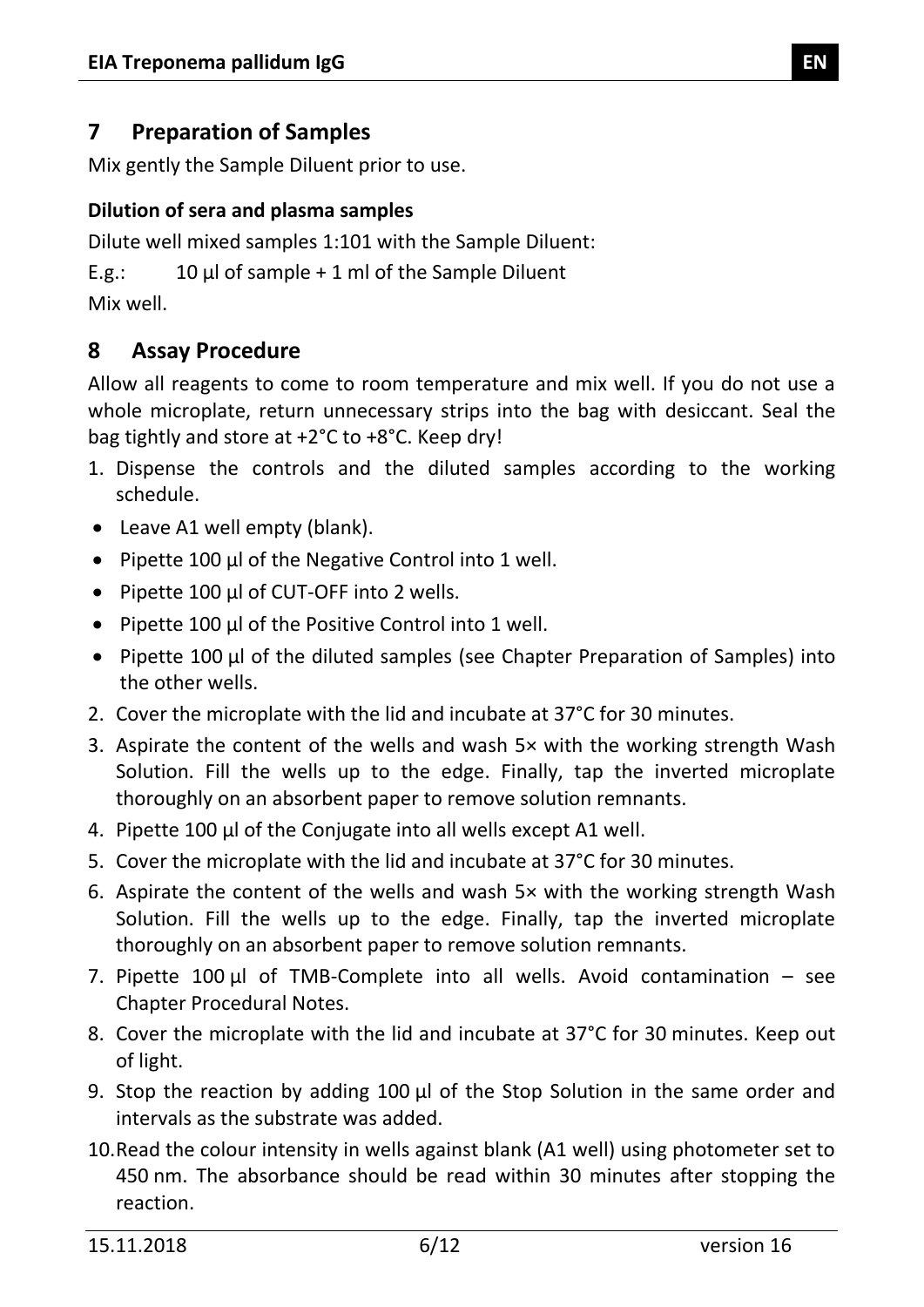### <span id="page-6-0"></span>**9 Working Schedule**



| BL        |             | Blank (empty well)          |
|-----------|-------------|-----------------------------|
| <b>NC</b> |             | $100 \mu$   $\vert$ CONTROL |
| CO        | $100 \mu l$ | CUTOFF                      |
| PC.       | $100 \mu$   | $ $ CONTROL $ $ +           |

<span id="page-6-1"></span>TS 1-x 100 µl diluted tested sample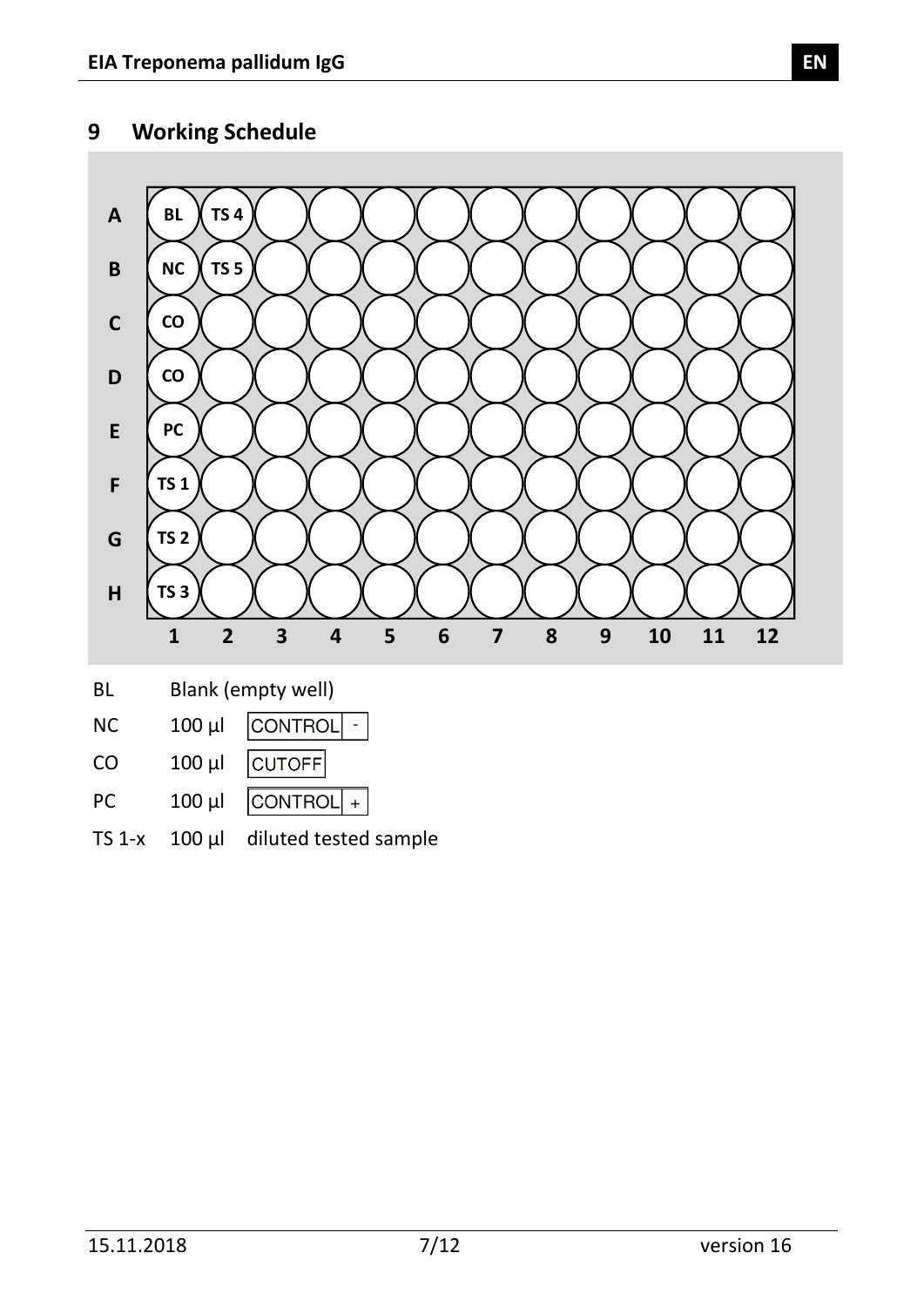### **10 Quality Control**

The test is valid if:

The absorbance of blank is lower than 0.150.

BLANK < 0.150

The absorbance of the Negative Control is lower than half of the mean absorbance of CUT-OFF.

 $\boxed{\text{CONTROL} \cdot } \times 0.5 \times \boxed{\text{CUTOFF}}$ 

The mean absorbance of CUT-OFF is within a range of 0.150 – 0.900.

 $0.150 < |CUTOFF| < 0.900$ 

The absorbance of the Positive Control is 1.5-fold higher than the mean absorbance of CUT-OFF.

 $\text{CONTROL}$  + > 1.5 × CUTOFF

### <span id="page-7-0"></span>**11 Results Interpretation**

### **Calculation of Index of Positivity (IP)**

Divide the absorbance of a tested sample by the mean absorbance of CUT-OFF measured in the same test run:

$$
IP = \frac{Absorbance of sample}{Mean absorbance of CUT-OFF}
$$

Interpretation of the test results is described in [Table 1.](#page-7-1)

### <span id="page-7-1"></span>**Table 1 Interpretation of results**

| <b>Index of Positivity</b><br>$(\mathsf{IP})$ | <b>Evaluation</b> |
|-----------------------------------------------|-------------------|
| lower than 0.9                                | negative          |
| $0.9 \text{ to } 1.1$                         | borderline        |
| higher than 1.1                               | positive          |

Examination of borderline samples, i.e. samples with Index of Positivity from 0.9 to 1.1, should be repeated from a new sample collected after 2 to 6 weeks regarding to the disease specifics.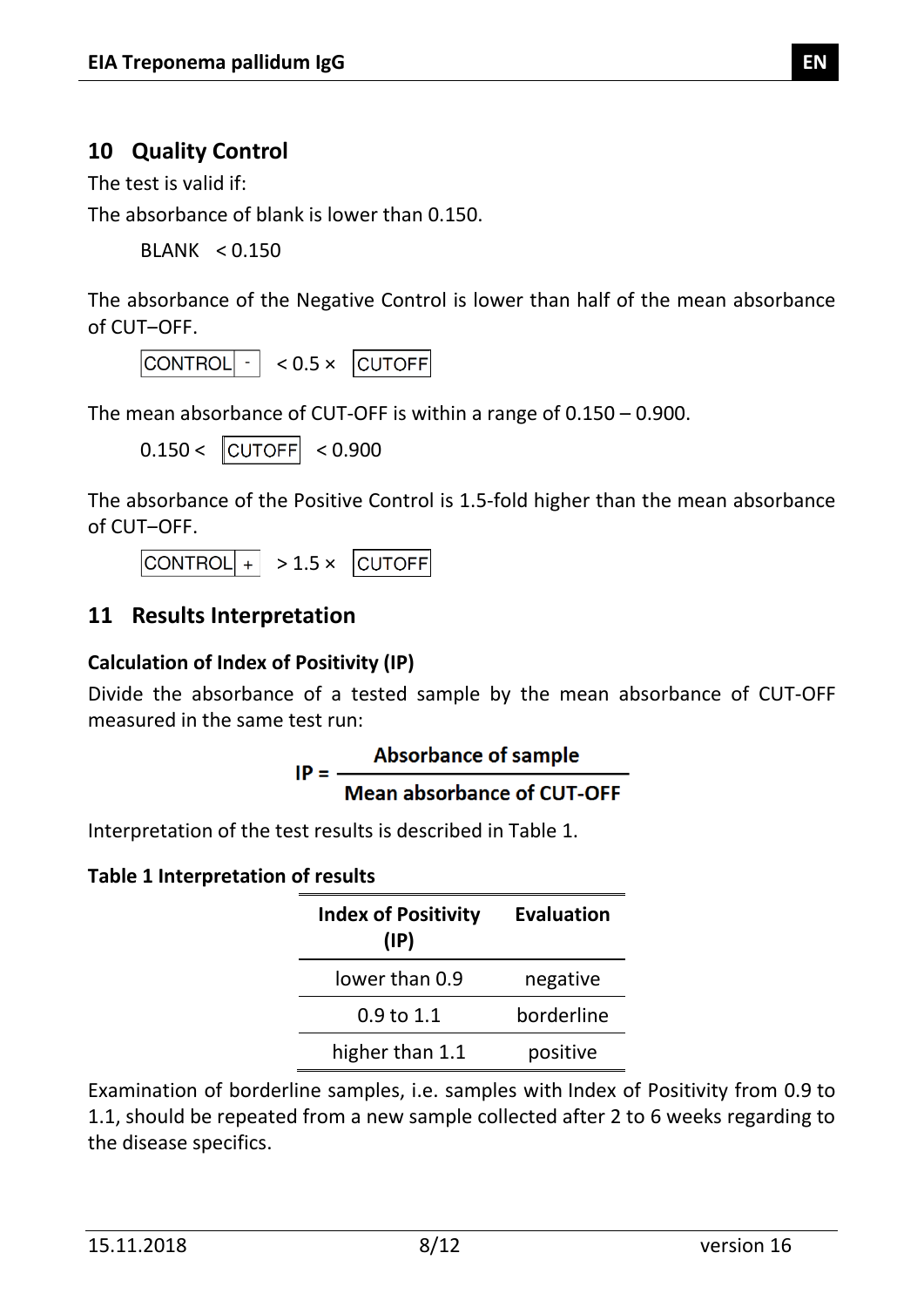Serological finding can be interpreted only in the context of results of other laboratory tests and patient clinical picture.

### <span id="page-8-0"></span>**12 Safety Precautions**

The kit is intended for in vitro diagnostic use only.

The sera used for controls were tested and found to be negative for HIV 1 and HIV 2, HBsAg, HCV. In spite of this fact, they still need to be handled as potentially infectious materials.

Some reagents contain sodium azide, which is a toxic compound. Avoid contact with skin.

The Stop Solution contains diluted acid solution. Avoid contact with eyes and skin.

It is necessary to observe the local safety rules and regulations.

### **First aid**

In case of contact with eyes, flush with copious amount of water and seek medical assistance. In case of contact with skin and clothing, remove all the contaminated clothes. Wash the skin with soap and plenty of running water. In case of contact with solutions containing plasma or clinical samples, disinfect the skin. In case of accidental ingestion, flush the mouth with drinking water and seek medical assistance.

### **Remnants disposal**

All the materials used for performing the test must be treated as potentially infectious due to the contact with biological materials. Therefore they need to be disposed together with biological waste.

#### **Expired kit disposal**

<span id="page-8-1"></span>Disassemble the kit and dispose the components as biological material. Discard the packaging material as required by local regulations.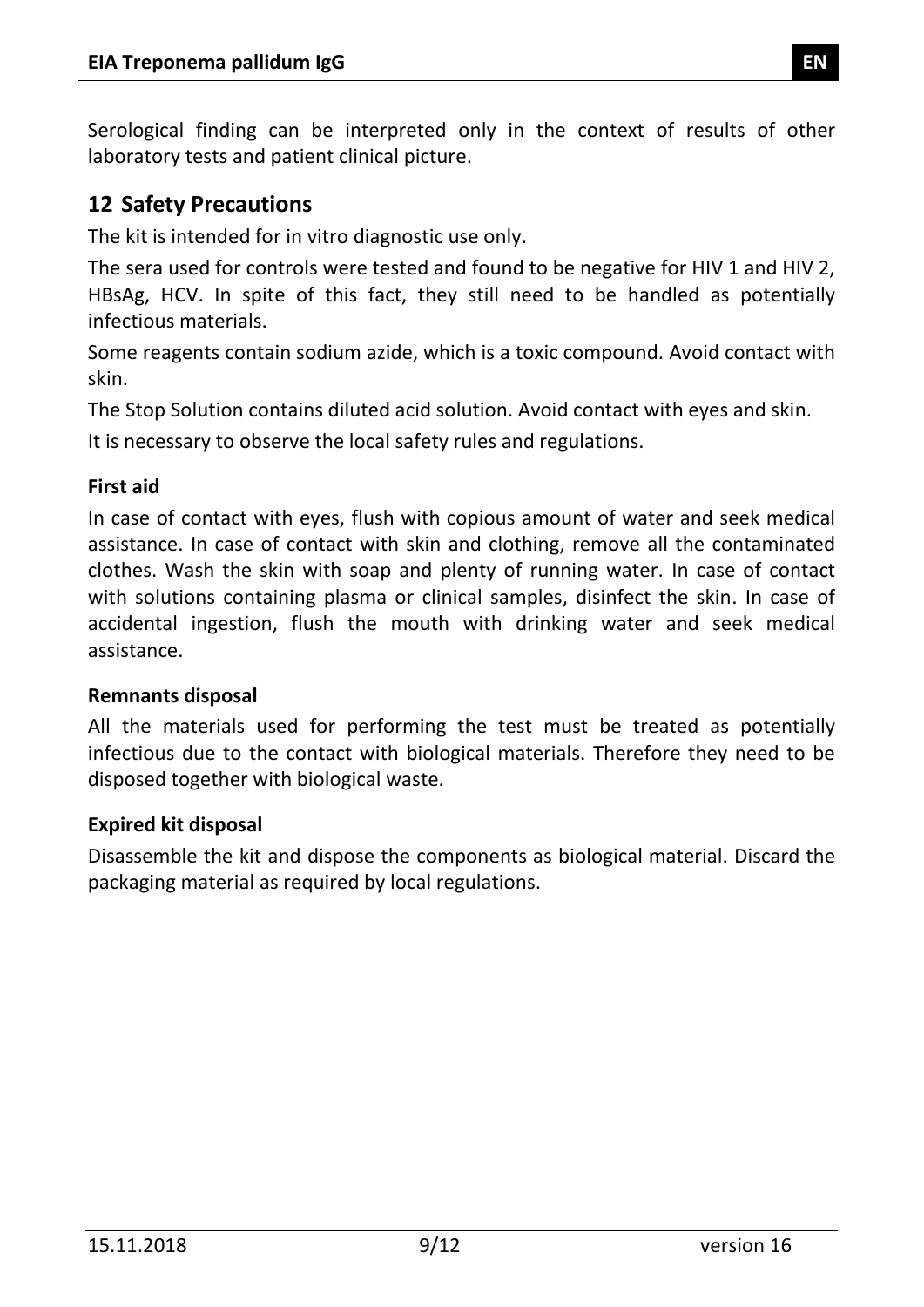### **13 Procedural Notes**

In order to obtain reliable results, it is necessary to **strictly follow the Instructions for Use**. Always use clean preferably disposable tips and glassware.

**Microtitre Plate** – in order to prevent water condensation on the surface of the microplate, always allow the bag with the microplate to warm up to room temperature before opening.

**Wash Solution** – use high quality distilled water for preparing the working strength Wash Solution.

**Washing procedure** – keep to the prescribed number of wash cycles and fill the wells to the upper edge. The soak time (i.e. interval between two different wash cycles during which the wells stay filled up with the Wash Solution) should be approx. 30-60 seconds.

**TMB-Complete** – the vessel used for multichannel pipetting should not be used for other reagents. Do not return the surplus TMB-Complete from the pipetting vessel into the vial.

Non-reproducible results might be caused by improper methodology as following:

- insufficient mixing of reagents and samples before use
- improper replacement of vial caps
- using the same tip for pipetting different reagents
- reagent exposure to excessive temperature; bacterial or chemical contamination
- insufficient washing or filling of the wells (the wells should be filled to the upper edge), improper aspiration of Wash Solution remnants
- contamination of the well edges with Conjugate or samples
- using reagents from different kit lots
- contact of reagents with oxidants, heavy metals and their salts

The kit might be used for sequential examinations. When preparing working strength solutions, use only the amount of reagents needed for the analysis.

The kit might be used in all types of automatic EIA analysers.

If necessary, TestLine Clinical Diagnostics s.r.o. can offer a certified modification of the Instructions for Use for the specific type of analyser.

### <span id="page-9-0"></span>**The producer cannot guarantee that the kit will function properly if the assay procedure instructions are not strictly adhered to.**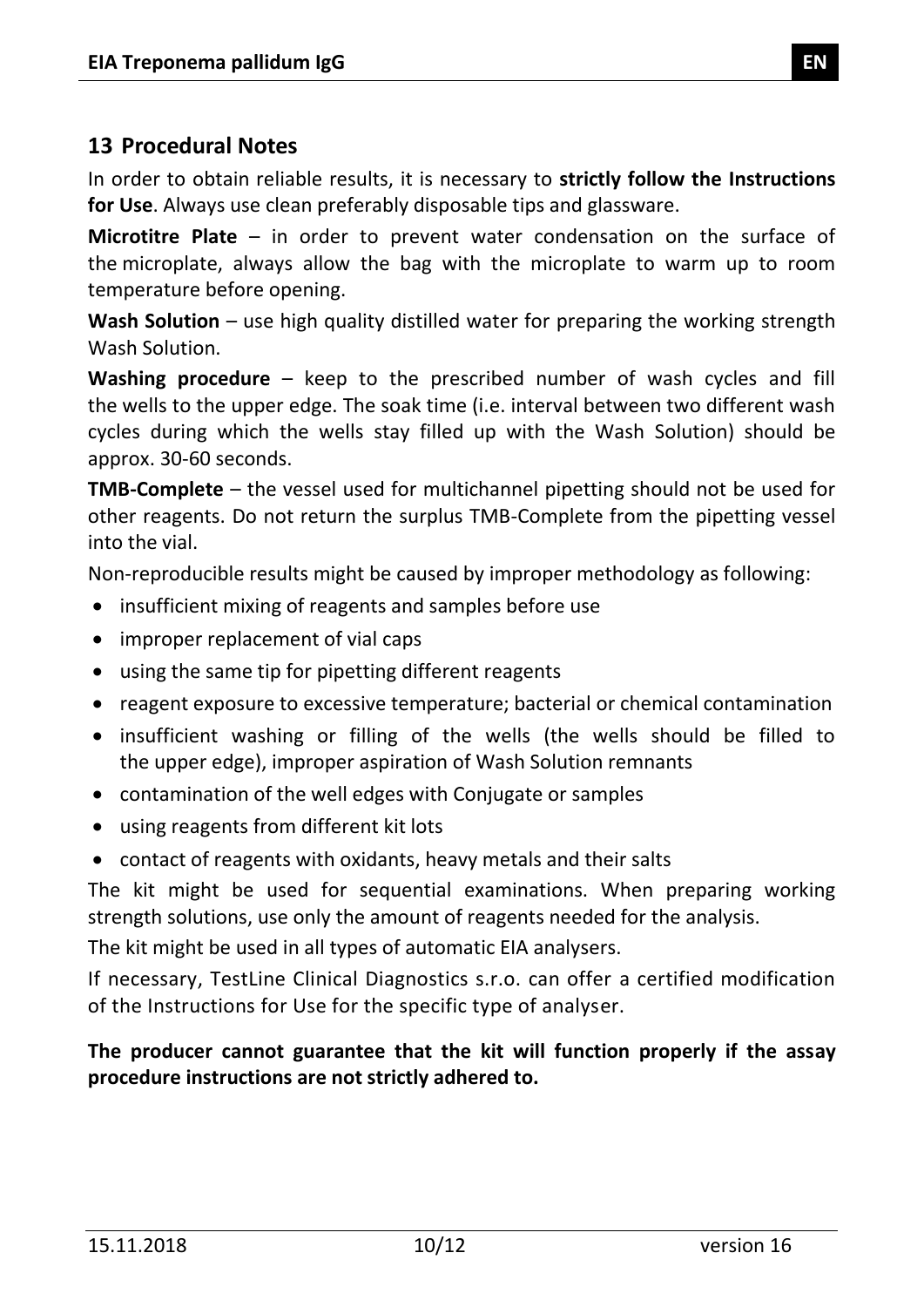### **14 IFU Symbols**

| ~8°C<br>$2^{\circ}$ | <b>Temperature limitation</b>      |
|---------------------|------------------------------------|
|                     | Keep dry                           |
|                     | Expiry date                        |
| <b>LOT</b>          | Lot number                         |
|                     | Manufactured by                    |
|                     | <b>Consult instructions</b>        |
| <b>REI</b><br>F     | Catalogue number                   |
| Σ                   | Number of tests                    |
|                     | In vitro diagnostic medical device |